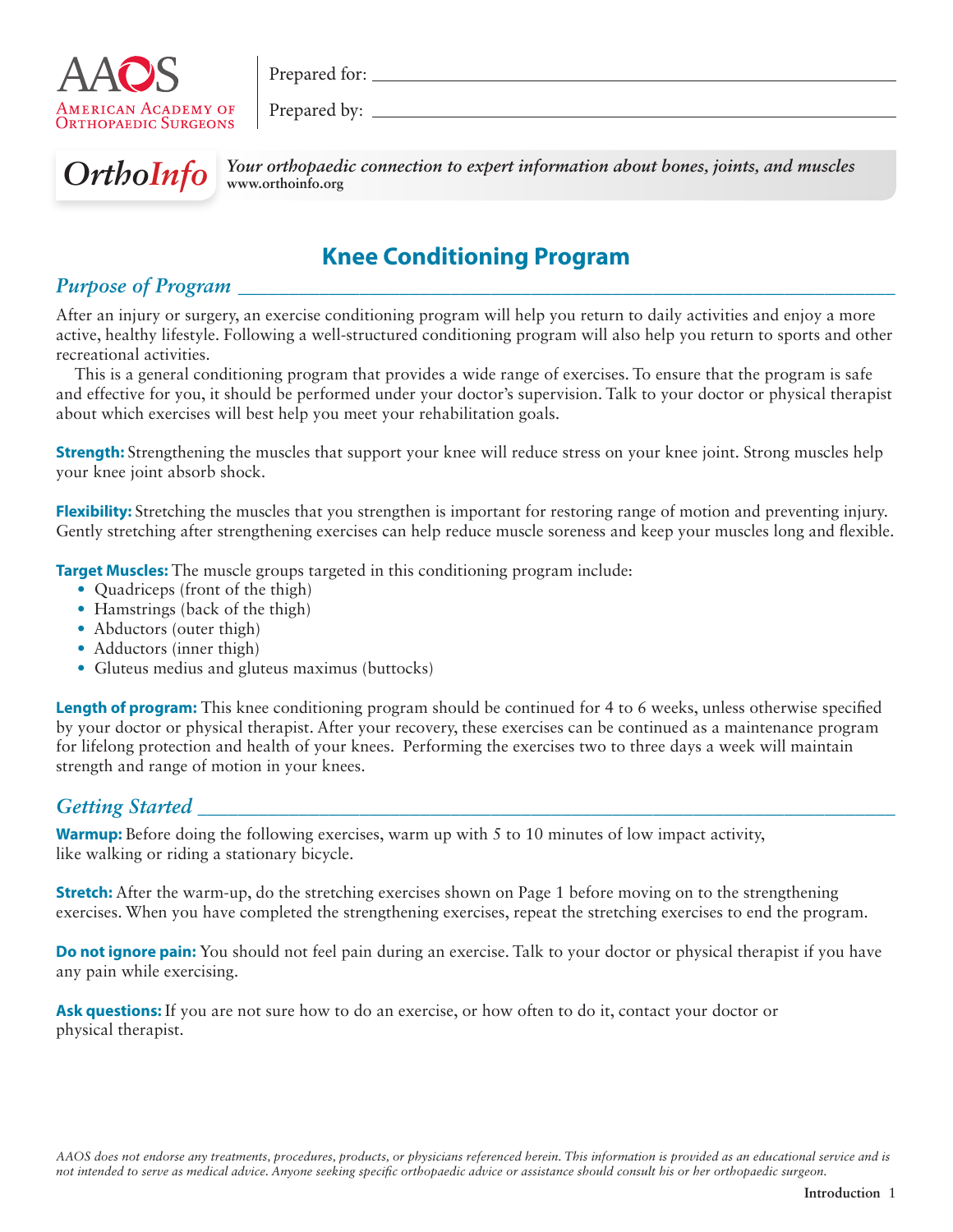

# **Knee Conditioning Program Stretching Exercises**

### *1. Heel Cord Stretch \_\_\_\_\_\_\_\_\_\_\_\_\_\_\_\_\_\_\_\_\_\_\_\_\_\_\_\_\_\_\_\_\_\_\_\_\_\_\_\_\_\_\_\_\_\_\_\_\_\_\_\_\_\_\_\_\_\_\_\_\_\_\_\_*

| <b>Repetitions</b>   |
|----------------------|
| 2 sets of 4          |
|                      |
| <b>Days per week</b> |
| 6 to 7               |
|                      |

**Main muscles worked:** Gastrocnemius-soleus complex You should feel this stretch in your calf and into your heel

### **Equipment needed:** None

### **Step-by-step directions**

- Stand facing a wall with your unaffected leg forward with a slight bend at the knee. Your affected leg is straight and behind you, with the heel flat and the toes pointed in slightly.
- Keep both heels flat on the floor and press your hips forward toward the wall.
- Hold this stretch for 30 seconds and then relax for 30 seconds. Repeat.

### **Tip** Do not arch your back.



## *2. Standing Quadriceps Stretch \_\_\_\_\_\_\_\_\_\_\_\_\_\_\_\_\_\_\_\_\_\_\_\_\_\_\_\_\_\_\_\_\_\_\_\_\_\_\_\_\_\_\_\_\_\_\_\_\_\_\_\_\_\_\_*

| <b>Repetitions</b> |
|--------------------|
| $2$ to 3           |
|                    |

**Days per week** 4 to 5

**Main muscles worked:** Quadriceps You should feel this stretch in the front of your thigh

**Equipment needed:** None

#### **Step-by-step directions**

- Hold on to the back of a chair or a wall for balance.
- Bend your knee and bring your heel up toward your buttock.
- Grasp your ankle with your hand and gently pull your heel closer to your body.
- Hold this position for 30 to 60 seconds.
- Repeat with the opposite leg.

**Tip** Do not arch or twist your back.



*AAOS does not endorse any treatments, procedures, products, or physicians referenced herein. This information is provided as an educational service and is not intended to serve as medical advice. Anyone seeking specific orthopaedic advice or assistance should consult his or her orthopaedic surgeon. © American Academy of Orthopaedic Surgeons* **Exercises** Page 1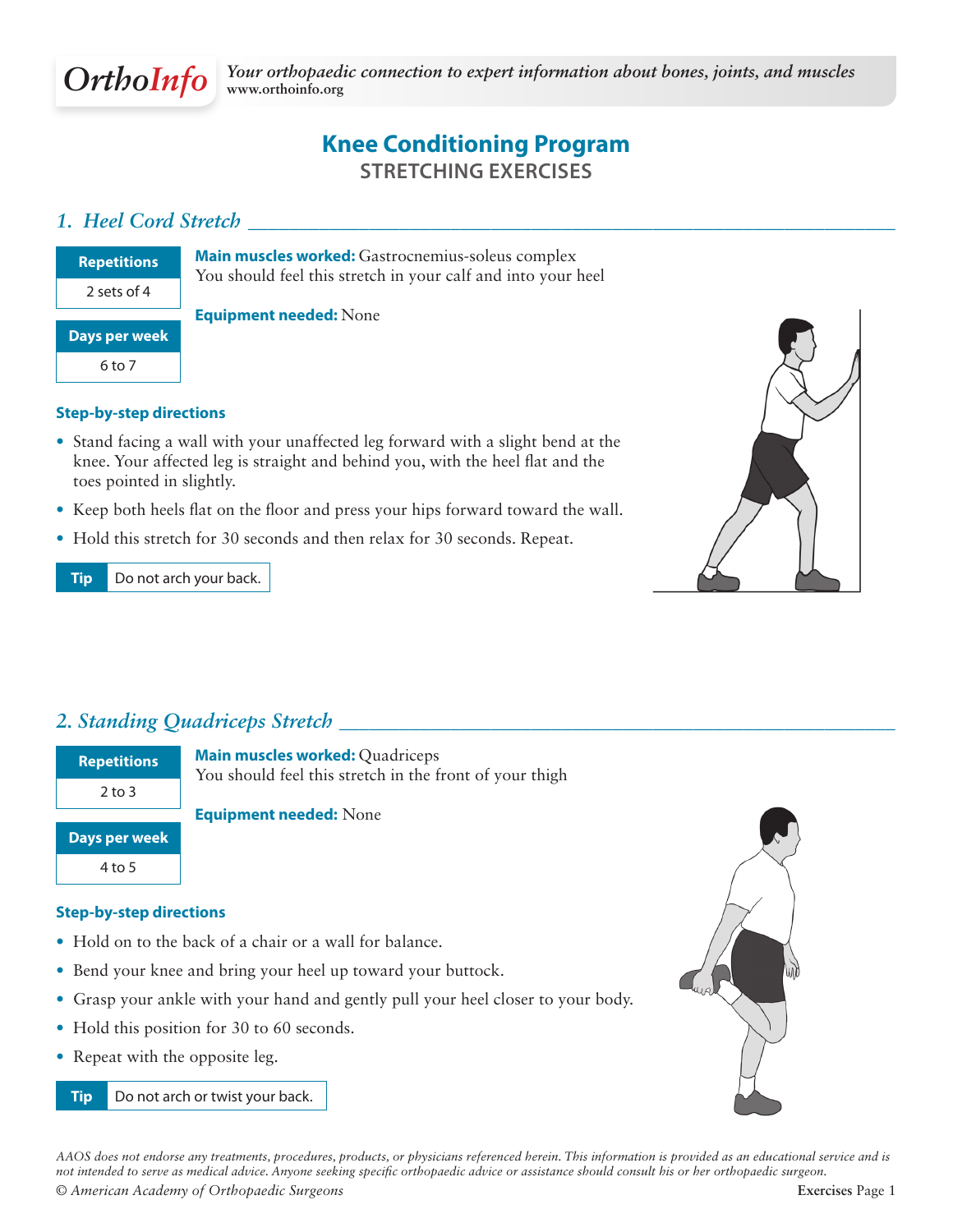

# **Knee Conditioning Program stretching Exercises**

### *3. Supine Hamstring Stretch \_\_\_\_\_\_\_\_\_\_\_\_\_\_\_\_\_\_\_\_\_\_\_\_\_\_\_\_\_\_\_\_\_\_\_\_\_\_\_\_\_\_\_\_\_\_\_\_\_\_\_\_\_\_\_\_\_\_*

| <b>Repetitions</b>   |
|----------------------|
| 2 to 3               |
| <b>Days per week</b> |
| 4 to 5               |

**Main muscles worked:** Hamstrings

You should feel this stretch at the back of your thigh and behind your knee

#### **Equipment needed:** None

### **Step-by-step directions**

- Lie on the floor with both legs bent.
- Lift one leg off of the floor and bring the knee toward your chest. Clasp your hands behind your thigh below your knee.
- Straighten your leg and then pull it gently toward your head, until you feel a stretch. (If you have difficulty clasping your hands behind your leg, loop a towel around your thigh. Grasp the ends of the towel and pull your leg toward you.)
- Hold this position for 30 to 60 seconds.
- Repeat with the opposite leg.

**Tip** Do not put your hands at your knee joint and pull.

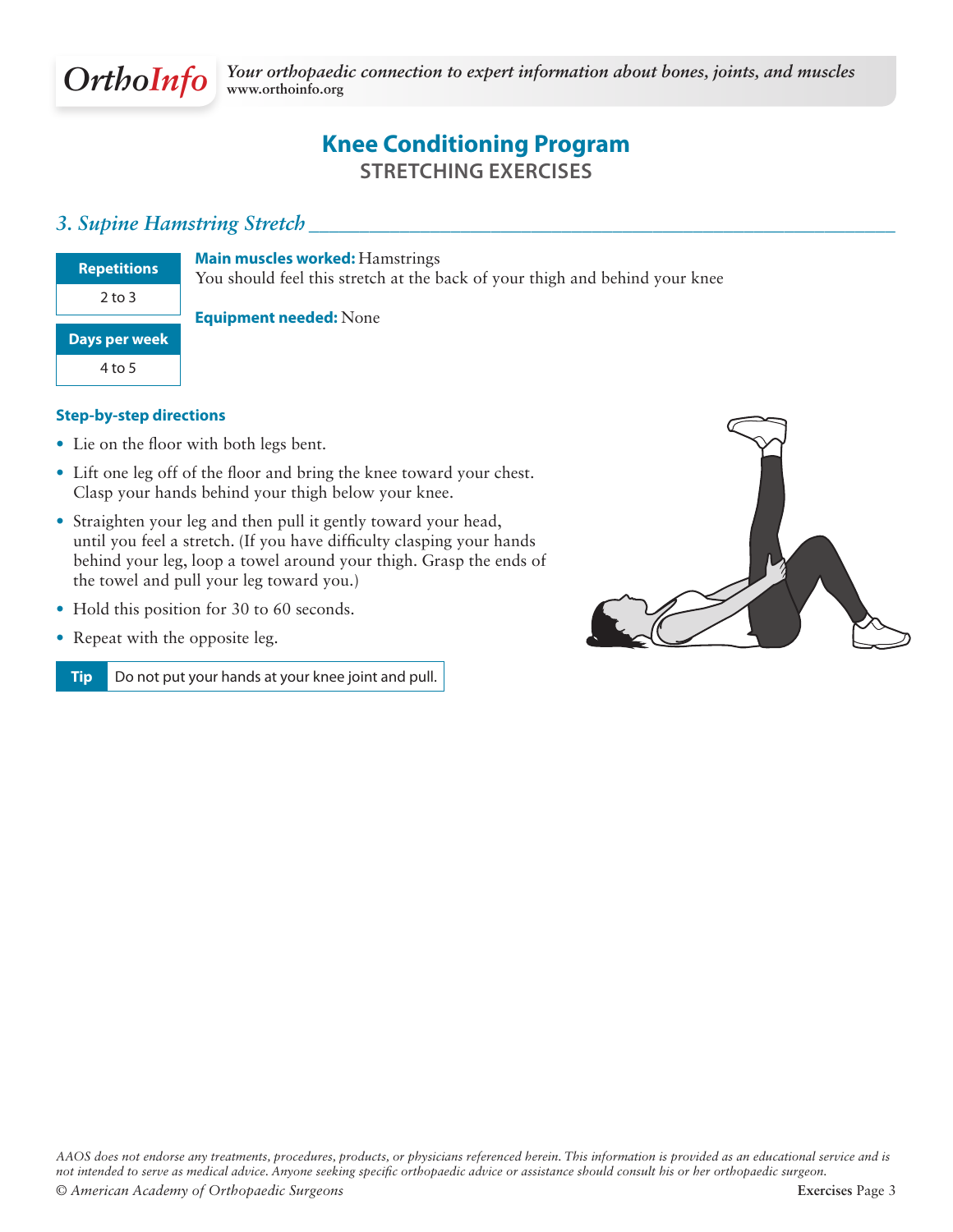

## **Knee Conditioning Program Strengthening Exercises**

## *4. Half Squats \_\_\_\_\_\_\_\_\_\_\_\_\_\_\_\_\_\_\_\_\_\_\_\_\_\_\_\_\_\_\_\_\_\_\_\_\_\_\_\_\_\_\_\_\_\_\_\_\_\_\_\_\_\_\_\_\_\_\_\_\_\_\_\_\_\_\_\_\_*

| <b>Repetitions</b>   |
|----------------------|
| $3$ sets of $10$     |
| <b>Days per week</b> |
| 4 to 5               |

**Main muscles worked:** Quadriceps, gluteus, hamstrings You should feel this exercise at the front and back of your thighs, and your buttocks

**Equipment needed:** As the exercise becomes easier to perform, gradually increase the resistance by holding hand weights. Begin with 5 lb. weights and gradually progress to a greater level of resistance, up to 10 lb. weights.

#### **Step-by-step directions**

- Stand with your feet shoulder distance apart. Your hands can rest on the front of your thighs or reach in front of you. If needed, hold on to the back of a chair or wall for balance.
- Keep your chest lifted and slowly lower your hips about 10 inches, as if you are sitting down into a chair.
- Plant your weight in your heels and hold the squat for 5 seconds.
- Push through your heels and bring your body back up to standing.

**Tip** Do not bend forward at your waist.



### *5. Hamstring Curls\_\_\_\_\_\_\_\_\_\_\_\_\_\_\_\_\_\_\_\_\_\_\_\_\_\_\_\_\_\_\_\_\_\_\_\_\_\_\_\_\_\_\_\_\_\_\_\_\_\_\_\_\_\_\_\_\_\_\_\_\_\_\_\_\_\_*

| <b>Repetitions</b> |
|--------------------|
| $3$ sets of $10$   |
| Days per week      |
| 4 to 5             |

**Main muscles worked:** Hamstrings

You should feel this exercise at the back of your thigh

**Equipment needed:** As the exercise becomes easier to perform, gradually increase the resistance by adding an ankle weight. Begin with a 5 lb. weight and gradually progress to a greater level of resistance, up to a 10 lb. weight. If you have access to a fitness center, this exercise can also be performed on a weight machine. A fitness assistant at your gym can instruct you on how to use the machines safely.

#### **Step-by-step directions**

- Hold onto the back of a chair or a wall for balance.
- Bend your affected knee and raise your heel toward the ceiling as far as possible without pain.
- Hold this position for 5 seconds and then relax. Repeat.





*© American Academy of Orthopaedic Surgeons* **Exercises** Page 4 *AAOS does not endorse any treatments, procedures, products, or physicians referenced herein. This information is provided as an educational service and is not intended to serve as medical advice. Anyone seeking specific orthopaedic advice or assistance should consult his or her orthopaedic surgeon.*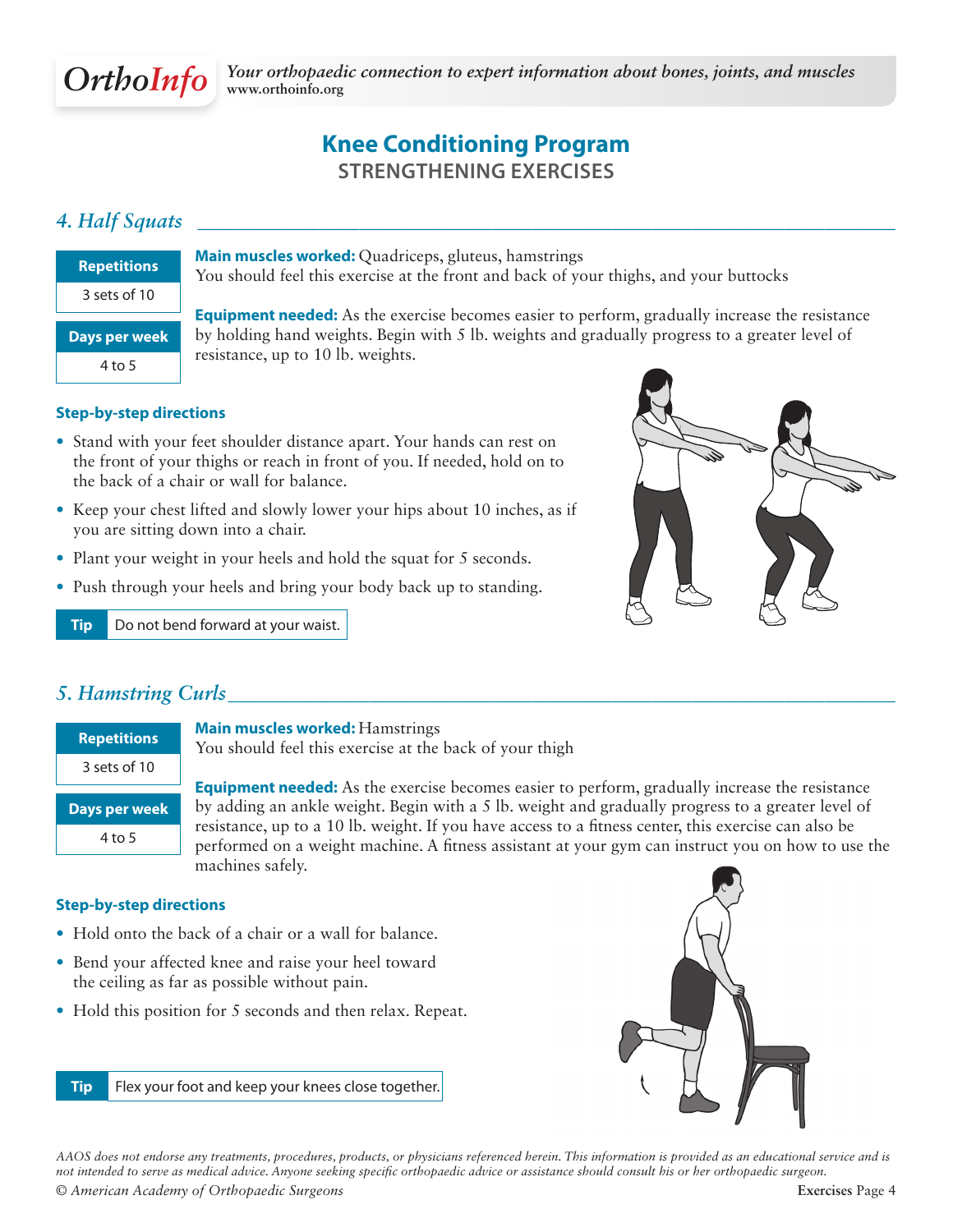

## **Knee Conditioning Program Strengthening Exercises**

### *6. Calf Raises \_\_\_\_\_\_\_\_\_\_\_\_\_\_\_\_\_\_\_\_\_\_\_\_\_\_\_\_\_\_\_\_\_\_\_\_\_\_\_\_\_\_\_\_\_\_\_\_\_\_\_\_\_\_\_\_\_\_\_\_\_\_\_\_\_\_\_\_\_\_*

| <b>Repetitions</b> |
|--------------------|
| $2$ sets of $10$   |
| Days per week      |
| 6 to 7             |
|                    |

**Main muscles worked:** Gastrocnemius-soleus complex You should feel this exercise in your calf

**Equipment needed:** Chair for support

### **Step-by-step directions**

- Stand with your weight evenly distributed over both feet. Hold onto the back of a chair or a wall for balance.
- Lift your unaffected foot off of the floor so that all of your weight is placed on your affected foot.
- Raise the heel of your affected foot as high as you can, then lower.
- Repeat 10 times.

**Tip** Keep your weight centered on the ball of your working foot.



### *7. Leg Extensions \_\_\_\_\_\_\_\_\_\_\_\_\_\_\_\_\_\_\_\_\_\_\_\_\_\_\_\_\_\_\_\_\_\_\_\_\_\_\_\_\_\_\_\_\_\_\_\_\_\_\_\_\_\_\_\_\_\_\_\_\_\_\_\_\_\_\_*

| <b>Repetitions</b>   |
|----------------------|
| $3$ sets of $10$     |
| <b>Days per week</b> |
| 4 to 5               |

**Main muscles worked:** Quadriceps

You should feel this exercise at the front of your thigh

**Equipment needed:** As the exercise becomes easier to perform, gradually increase the resistance by adding an ankle weight. Begin with a 5 lb. weight and gradually progress to a greater level of resistance, up to a 10 lb. weight. If you have access to a fitness center, this exercise can also be performed on a weight machine. A fitness assistant at your

gym can instruct you on how to use the machines safely.

#### **Step-by-step directions**

- Sit up straight on a chair or bench.
- Tighten your thigh muscles and slowly straighten and raise your affected leg as high as possible.
- Squeeze your thigh muscles and hold this position for 5 seconds. Relax and bring your foot to the floor. Repeat.

**Tip** Do not swing your leg or use forceful momentum to lift it higher.



*© American Academy of Orthopaedic Surgeons* **Exercises** Page 5 *AAOS does not endorse any treatments, procedures, products, or physicians referenced herein. This information is provided as an educational service and is not intended to serve as medical advice. Anyone seeking specific orthopaedic advice or assistance should consult his or her orthopaedic surgeon.*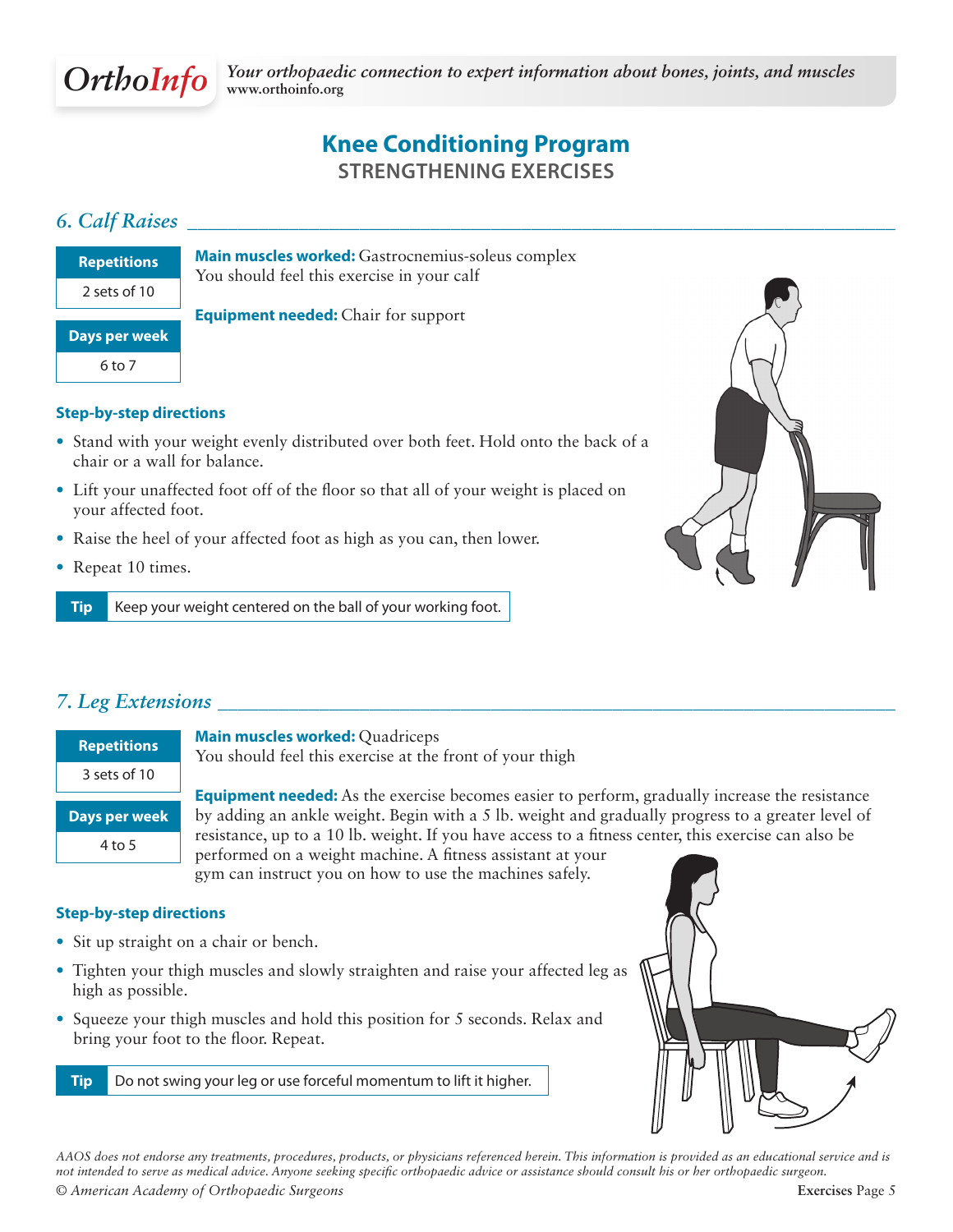

# **Knee Conditioning Program Strengthening Exercises**

### *8. Straight-Leg Raises \_\_\_\_\_\_\_\_\_\_\_\_\_\_\_\_\_\_\_\_\_\_\_\_\_\_\_\_\_\_\_\_\_\_\_\_\_\_\_\_\_\_\_\_\_\_\_\_\_\_\_\_\_\_\_\_\_\_\_\_\_\_\_*

| <b>Repetitions</b> |
|--------------------|
| $3$ sets of $10$   |
| Days per week      |
| 4 to 5             |

**Main muscles worked:** Quadriceps You should feel this exercise at the front of your thigh

**Equipment needed:** As the exercise becomes easier to perform, gradually increase the resistance by adding an ankle weight. Begin with a 5 lb. weight and gradually progress to a greater level of resistance, up to a 10 lb. weight. If you have access to a fitness center, this exercise can also be performed on a weight machine. A fitness assistant at your gym can instruct you on how to use the machines safely.

### **Step-by-step directions**

- Lie on the floor with your elbows directly under your shoulders to support your upper body.
- Keep your affected leg straight and bend your other leg so that your foot is flat on the floor.
- Tighten the thigh muscle of your affected leg and slowly raise it 6 to 10 inches off the floor.
- Hold this position for 5 seconds and then relax and bring your leg to the floor. Repeat.



**Tip** Do not tense up in your neck and shoulders.

### *9. Straight-Leg Raises (Prone) \_\_\_\_\_\_\_\_\_\_\_\_\_\_\_\_\_\_\_\_\_\_\_\_\_\_\_\_\_\_\_\_\_\_\_\_\_\_\_\_\_\_\_\_\_\_\_\_\_\_\_\_\_\_\_\_*

**Main muscles worked:** Hamstrings, gluteus You should feel this exercise at the back of your thigh and into your buttock

**Equipment needed:** As the exercise becomes easier to perform, gradually increase the resistance by adding an ankle weight. Begin with a 5 lb. weight and gradually progress to a greater level of resistance, up to a 10 lb. weight. If you have access to a fitness center, this exercise can also be performed on a weight machine. A fitness assistant at your gym can instruct you on how to use the machines safely.

#### **Step-by-step directions**

- Lie on the floor on your stomach with your legs straight. Rest your head on your arms.
- Tighten your gluteus and hamstring muscles of the affected leg and raise the leg toward the ceiling as high as you can.
- Hold this position for 5 seconds.
- Lower your leg and rest it for 2 seconds. Repeat.

#### **Tip** Keep your pelvic bones on the floor.



*AAOS does not endorse any treatments, procedures, products, or physicians referenced herein. This information is provided as an educational service and is not intended to serve as medical advice. Anyone seeking specific orthopaedic advice or assistance should consult his or her orthopaedic surgeon.*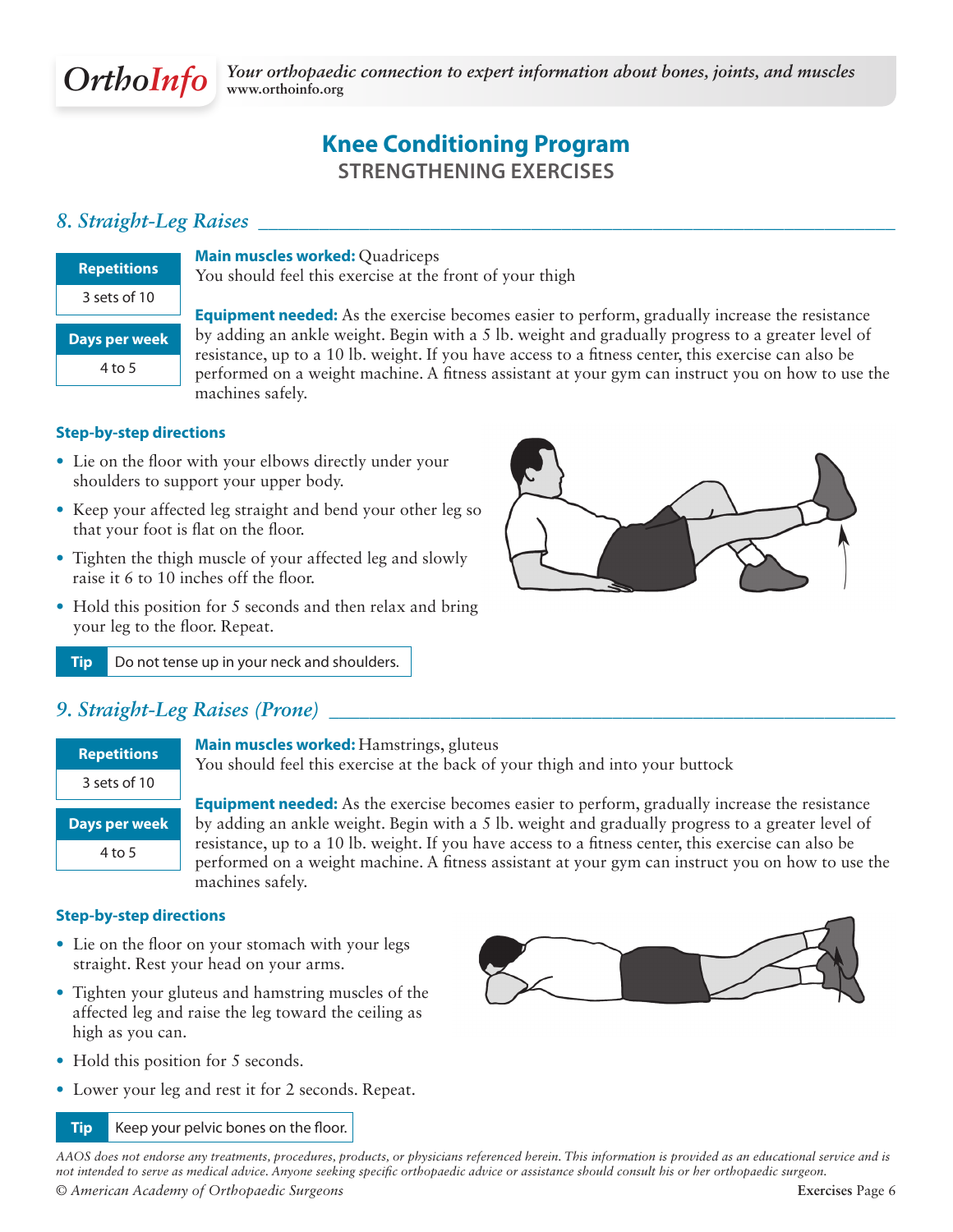

# **Knee Conditioning Program Strengthening Exercises**

### *10. Hip Abduction \_\_\_\_\_\_\_\_\_\_\_\_\_\_\_\_\_\_\_\_\_\_\_\_\_\_\_\_\_\_\_\_\_\_\_\_\_\_\_\_\_\_\_\_\_\_\_\_\_\_\_\_\_\_\_\_\_\_\_\_\_\_\_\_\_\_*

| Repetitions   |
|---------------|
| 3 sets of 20  |
| Days per week |
| 4 to 5        |
|               |

**Main muscles worked:** Abductors, gluteus You should feel this exercise at your outer thigh and buttock

**Equipment needed:** As the exercise becomes easier to perform, gradually increase the resistance by adding an ankle weight. Begin with a 5 lb. weight and gradually progress to a greater level of resistance, up to a 10 lb. weight.

#### **Step-by-step directions**

- Lie on your side with your injured leg on top and the bottom leg bent to provide support.
- Straighten your top leg and slowly raise it to 45°, keeping your knee straight, but not locked.
- Hold this position for 5 seconds.
- Slowly lower your leg and relax it for 2 seconds. Repeat.

**Tip** Do not rotate your leg in an effort to raise it higher.



### *11. Hip Adduction \_\_\_\_\_\_\_\_\_\_\_\_\_\_\_\_\_\_\_\_\_\_\_\_\_\_\_\_\_\_\_\_\_\_\_\_\_\_\_\_\_\_\_\_\_\_\_\_\_\_\_\_\_\_\_\_\_\_\_\_\_\_\_\_\_\_*

| <b>Repetitions</b> |
|--------------------|
| 3 sets of 20       |

**Main muscles worked:** Adductors You should feel this exercise at your inner thigh

**Days per week** 4 to 5

**Equipment needed:** As the exercise becomes easier to perform, gradually increase the resistance by adding an ankle weight. Begin with a 5 lb. weight and gradually progress to a greater level of resistance, up to a 10 lb. weight.

#### **Step-by-step directions**

- Lie down on the floor on the side of your injured leg with both legs straight.
- Cross the uninjured leg in front of the injured leg.
- Raise the injured leg 6 to 8 inches off the floor.
- Hold this position for 5 seconds.
- Lower your leg and rest for 2 seconds. Repeat.

**Tip** Place your hand on the floor in front of your stomach for support.



*© American Academy of Orthopaedic Surgeons* **Exercises** Page 7 *AAOS does not endorse any treatments, procedures, products, or physicians referenced herein. This information is provided as an educational service and is not intended to serve as medical advice. Anyone seeking specific orthopaedic advice or assistance should consult his or her orthopaedic surgeon.*